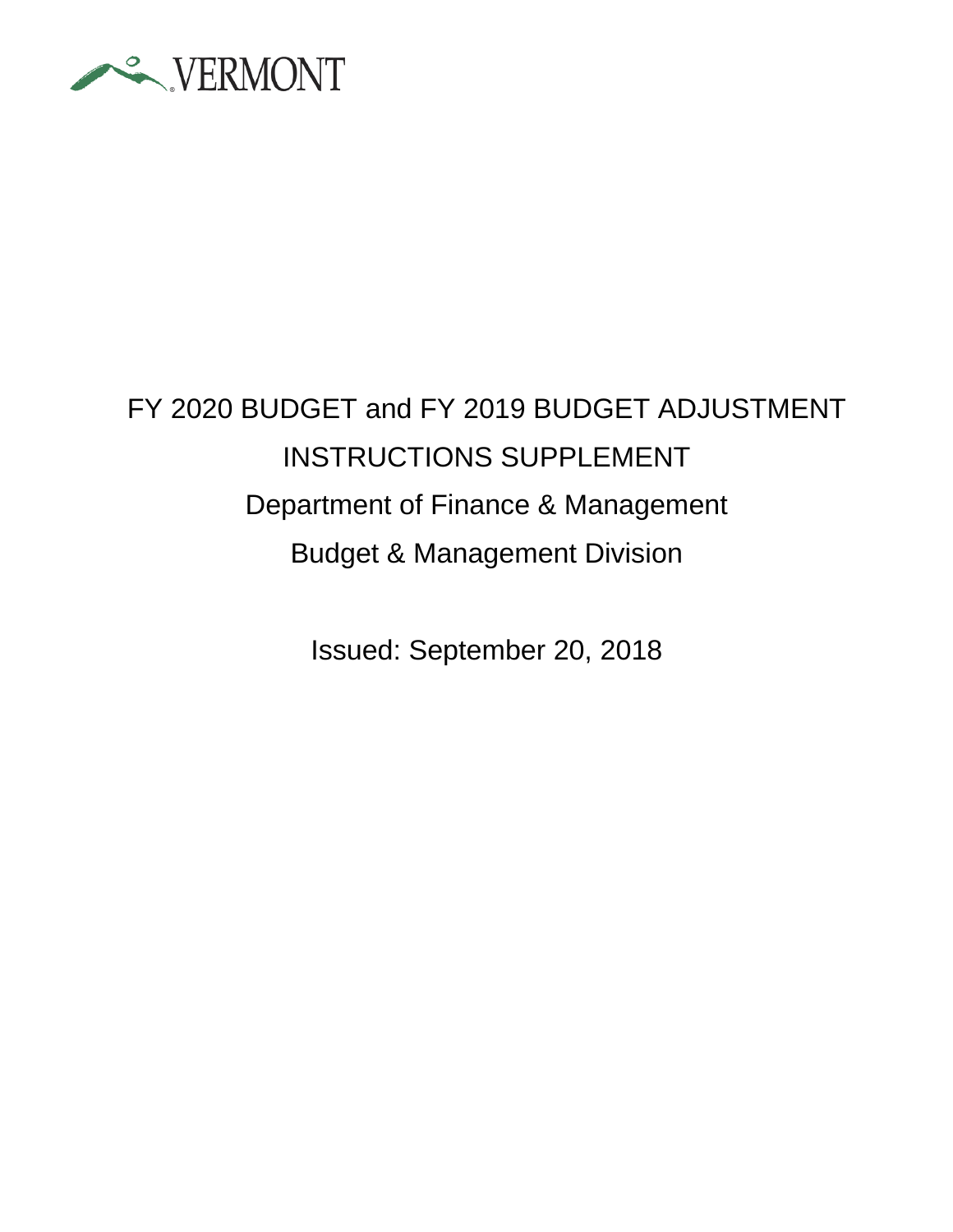| .Page                                                                                                |  |
|------------------------------------------------------------------------------------------------------|--|
|                                                                                                      |  |
|                                                                                                      |  |
|                                                                                                      |  |
|                                                                                                      |  |
|                                                                                                      |  |
|                                                                                                      |  |
|                                                                                                      |  |
|                                                                                                      |  |
|                                                                                                      |  |
|                                                                                                      |  |
| 5. New positions:                                                                                    |  |
| 6. Budget Development Form and Interdepartmental Transfer / Federal Receipts and Supplemental Forms: |  |
|                                                                                                      |  |
|                                                                                                      |  |
|                                                                                                      |  |
|                                                                                                      |  |
|                                                                                                      |  |
|                                                                                                      |  |

# **Attachments:**

| Attachment A: Programmatic Performance Measure Budget Template and |  |
|--------------------------------------------------------------------|--|
|                                                                    |  |
|                                                                    |  |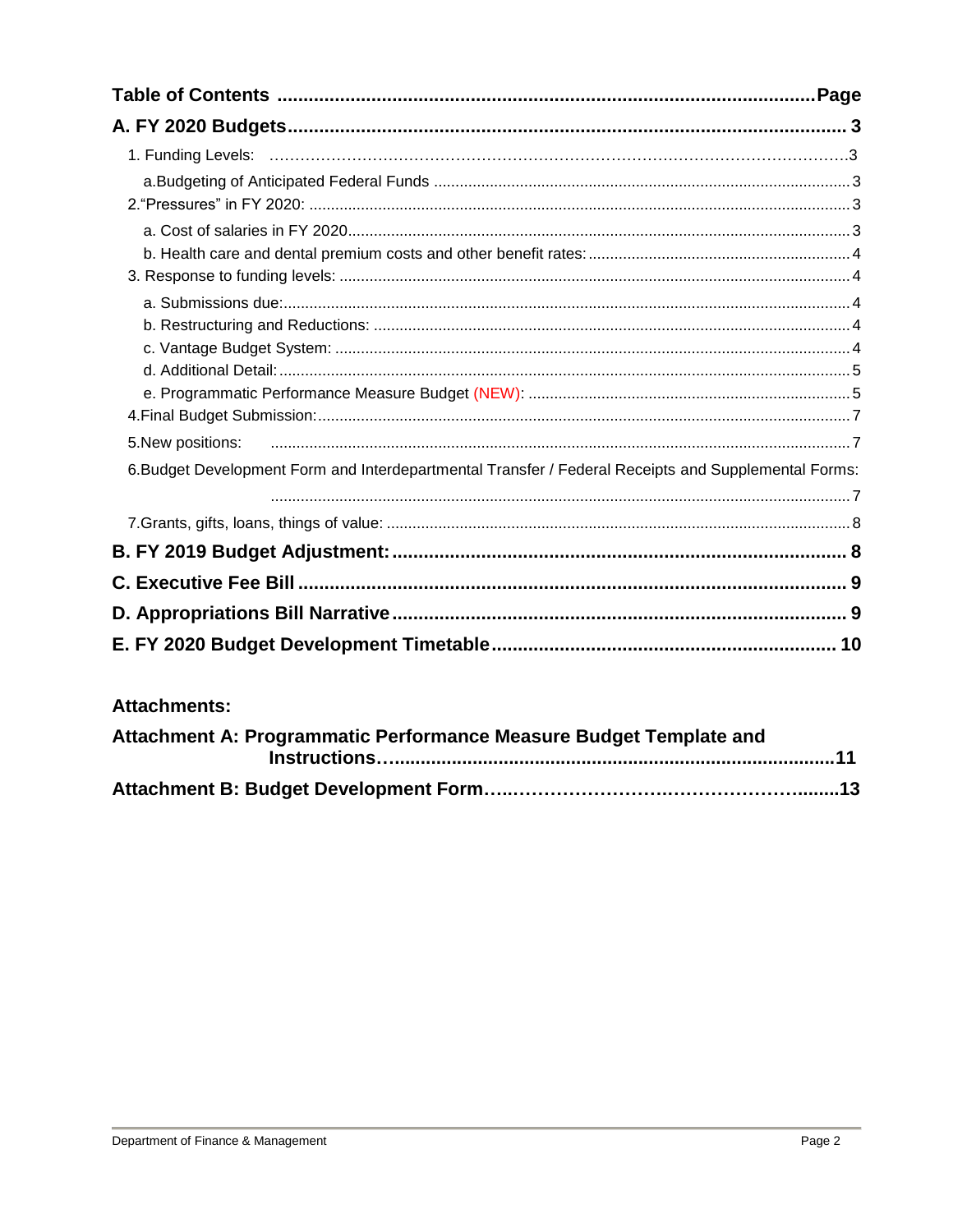# **A. FY 2020 Budgets**

These budget instructions offer guidance in preparing responses to the Governor's budget initiatives for FY 2020 and beyond. **Provide your budget requests at level funding from your FY 2019 General Fund "As Passed" appropriations unless otherwise instructed.**

Summary Responses must be approved by the Agency Secretary and Commissioner or the exempt head of your Department or Office, and **must be submitted electronically to the Governor, through the Secretary of Administration using the mail folder (**[ADM.budget@vermont.gov](mailto:ADM.budget@vermont.gov)**) by October 12, 2018.** (See the "FY 2020 Budget Development Timetable" at end of this document for a complete list of due dates.) **Responses will be submitted on the "Budget Development Form" – Attachment B of this document. This form can be supplemented with a narrative as appropriate.**

# *1. Funding Levels:*

All FY 2020 programs, services and activities must be designed to be affordable within the specified funding levels. If you have any questions about your FY 2020 General Fund level funded target amount, please consult your budget analyst.

Special fund spending authority should be set in line with available revenues.

### **a. Budgeting of Anticipated Federal Funds**

As always, federal funding should be conservatively estimated, cognizant of current Federal actions and prospects. **Please be particularly mindful of any potential reductions to your federal grants. Do not assume that federal reductions will be covered with increased General Funds; rather, you should assume that these programs will not be replaced unless you can demonstrate they meet a critical State policy goal.** 

If your budget reflects reduced federal activity, it is expected that there will be a corresponding reduction in associated limited service positions and administrative expenses.

# *2. "Pressures" in FY 2020:*

There may be many expenditure pressures that must be covered within your funding targets. Potential factors include general inflation; specific cost centers experiencing elevated price increases; other contractual increases; growing caseloads and workload demands; and reductions in federal funding.

# **a. Cost of salaries in FY 2020**

Under Vermont's budgeting convention, for the FY 2020 budgets, the Vantage budget system reflects the annualized cost of the January 2019 cost of living adjustment of 1.35% and step increases that are expected to take place during FY 2019. However, the salary changes that are expected to take place **DURING** FY 2020 are handled separately (i.e., under the Pay Act) and are not to be included in your budget request.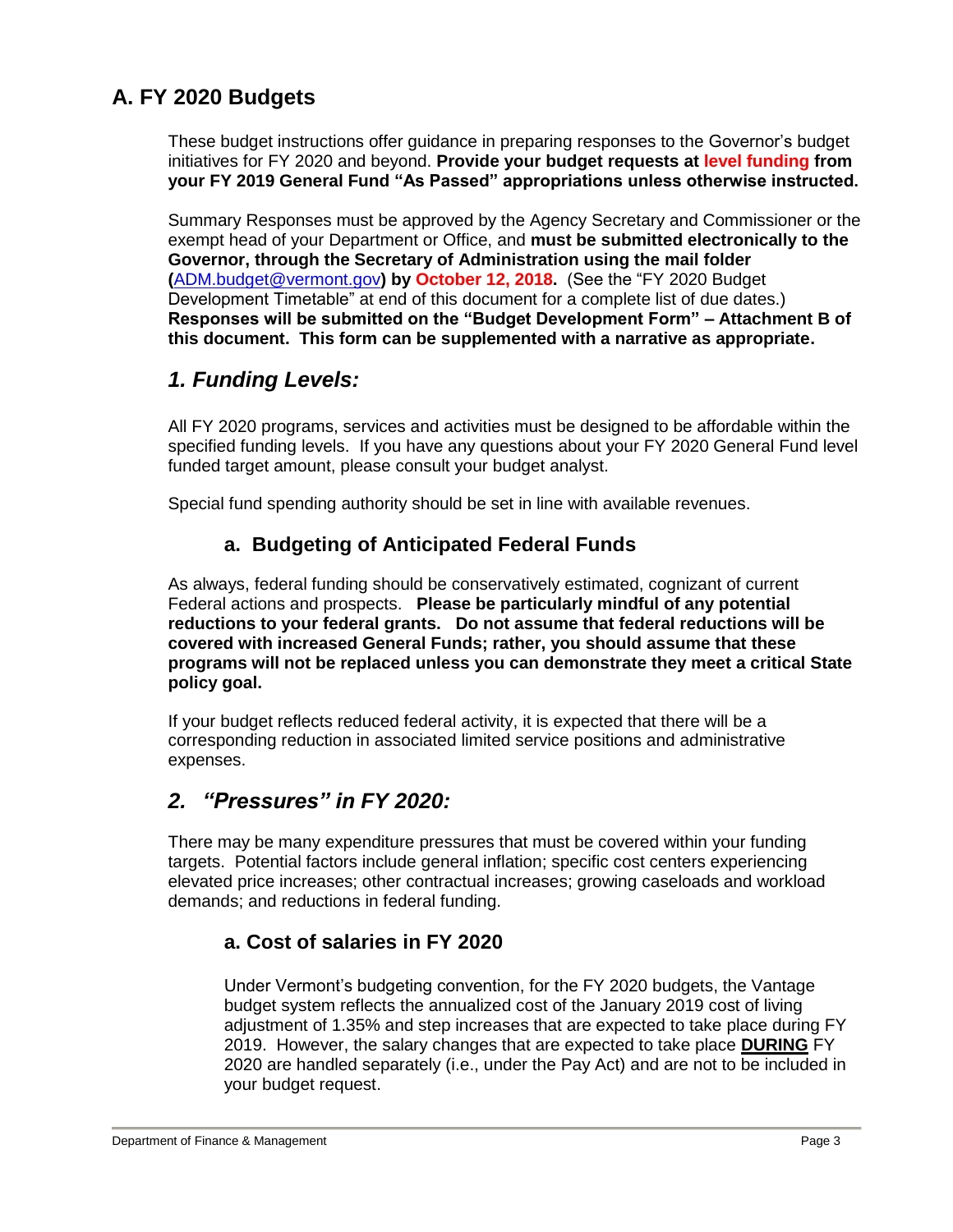### **b. Health care and dental premium costs and other benefit rates:**

We will centrally install the benefit rates on the Vantage budget system for FY 2020 benefit calculations. We have not yet determined new retirement or benefit rates. At this time, you should assume no change to those rates. We will notify you promptly when the retirement and benefits rates have been determined.

### *3. Response to funding levels:*

#### **a. Submissions due:**

**Your submissions are due and must be submitted electronically to the Governor, through the Secretary of Administration using the mail folder (**[ADM.budget@vermont.gov\)](mailto:ADM.budget@vermont.gov) **by October 12, 2018. Please use the "Budget Development Form" included here as Attachment B for your submission. Chrissy Gilhully will contact you shortly to schedule meetings with Commissioner Greshin**. Responses must be approved by your Commissioner or the exempt head of your Agency, Department or Office.

#### **b. Restructuring and Reductions:**

In developing your budget, restructuring and/or reductions to on-going programs may be necessary to achieve a level-funded budget. Any combination of proposals may be considered.

**Please itemize the restructuring and/or reductions in programs, services, staffing, activities, etc. necessary to meet the FY 2020 targets.** A major focus of your additional documentation should be an explanation of the restructuring and/or changes in programs, services, staffing and activities that will be needed in order to function within the assigned FY 2020 funding levels assigned.

Preference should be given to the strategic restructuring of entire program(s) and/or service(s) rather than across-the-board reductions that jeopardize the stability and sustainability of multiple programs and/or services.

Finally, list the order in which you would restore programs, services, etc. if your funding were to increase, and explain your rationale for the prioritization of your list.

Agencies and Departments may shift funding among programs and organizational units to best accomplish their mission and goals, as long as impacts are clearly identified.

### **c. Vantage Budget System:**

Vantage system instructions are available on the Finance & Management website at: http://finance.vermont.gov/vantage-budget-system.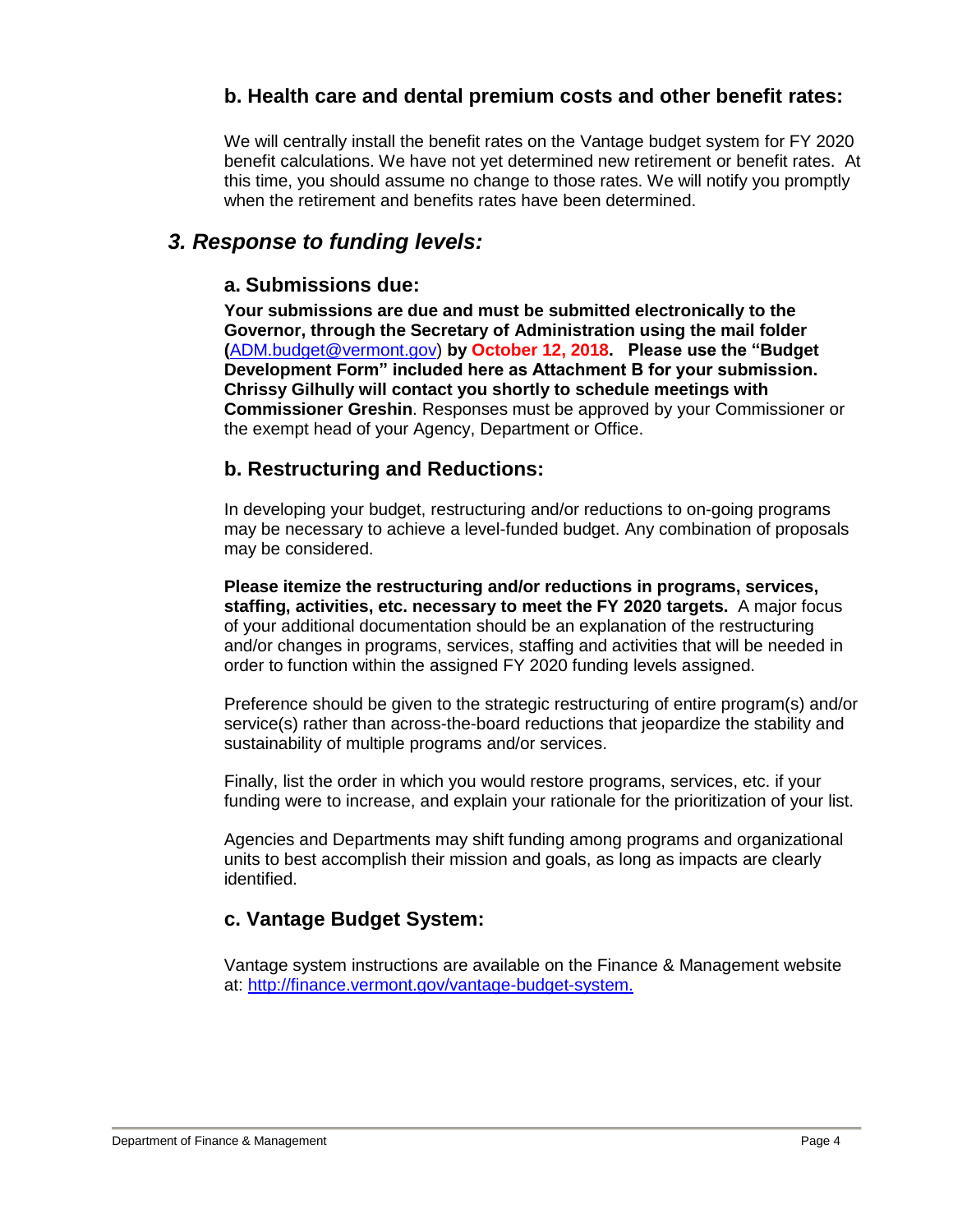**The best practice is to complete your base budget form as part of your initial submission and moved to stage 2 prior to your meeting with the Finance Commissioner, or very shortly thereafter. Additionally, your "Budget Development Form" (Attachment B) must tie to your Vantage base budget form by Dept ID, Fund, and Major Object.** The base budget form should only include general base operating changes that may include, but not be limited to:

- If known, changes in internal service fund charges;
- Changes in non-salary operating costs, such as fuel, supplies, equipment, etc.;
- Current programmatic caseload or utilization changes.

Programmatic changes, including the inclusion or elimination of additional positions, need to be added through a decision item. Decision items allow agencies and departments to approach each programmatic change individually without having to modify the base budget form or personnel data. Again, the best practice is to move all decision items to stage 2 by budget meetings with the Finance Commissioner, or very shortly thereafter.

### **d. Additional Detail:**

Along with the "Budget Development Form" (Attachment B), please provide additional detail and backup to your submission including any other information that will help Budget and Management understand your budget submission, including assumptions, trends, analysis and documents addressing the following issues (if needed):

• Upward and downward pressures relative to your FY 2019 adjusted base appropriation;

- Policy issues with a potential budgetary impact;
- Other policy areas that will be part of the departments legislative strategy;
- Reductions needed to meet funding targets; and
- Priority of restoration; rationale of prioritization.

If you need help developing your supplemental material or have questions on what is appropriate to provide, please contact your budget analyst.

### **e. Programmatic Performance Measure Budget (NEW):**

Beginning in FY 2020 for selected programs – and expanding in subsequent years - - Finance and Management will be creating a direct linkage between programmatic performance and budget review. Performance measures for over 80 programs, across a wide scope of State government, will be expected to be included in upcoming departmental budget meetings and as part of departments' budget presentations to the legislative appropriations committees. For FY 2020, Programmatic Performance Measure Budget (PPMB) requirements will be required as part of the budget submission materials, per  $32$  VSA  $307$  (c)(1) & (2). Last year, 34 units of State government submitted PPMB information for 83 programs.

**All presently participating programs must be included again this year.**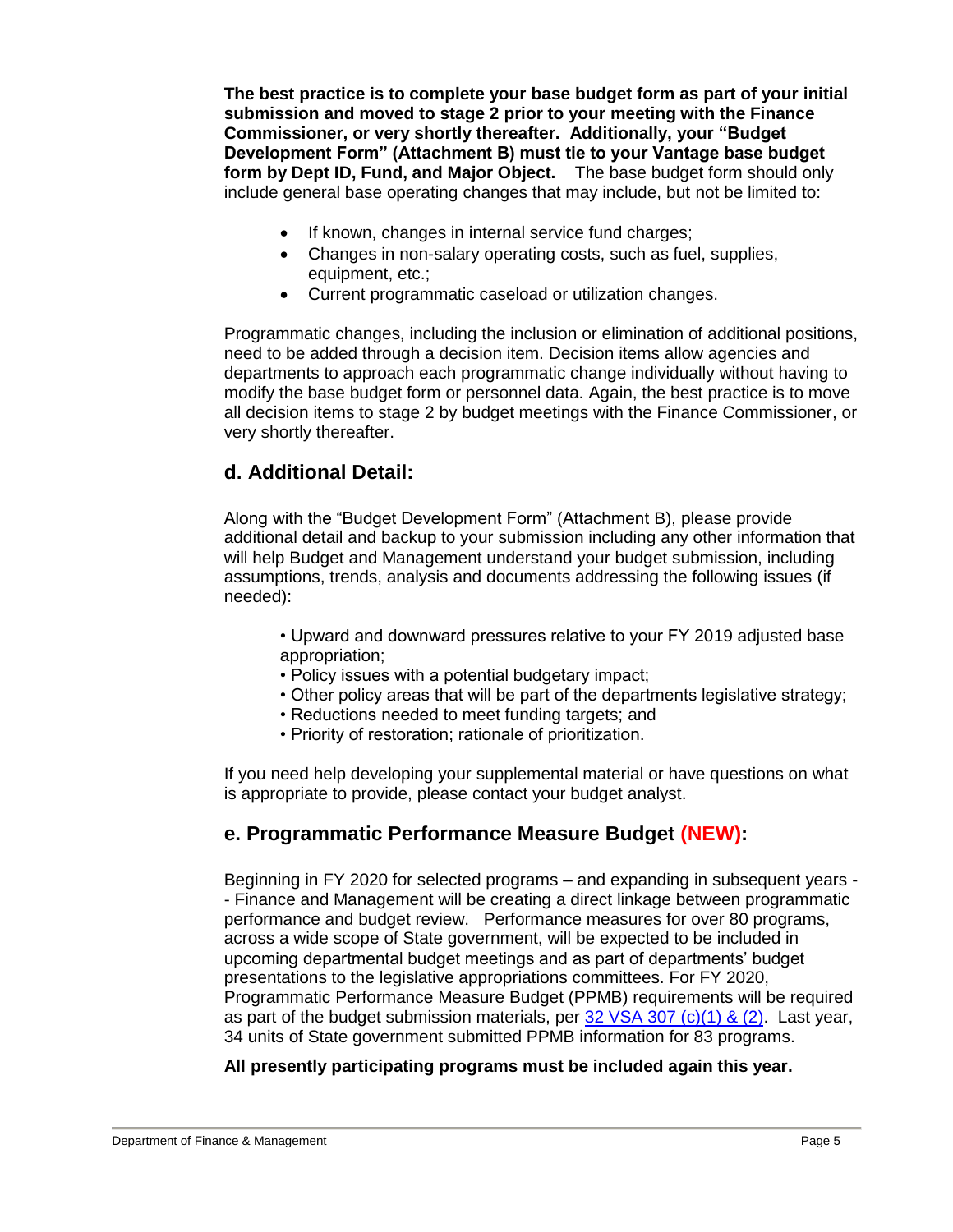**With the exception of units that used an alternative means of reporting for SFY 19, the completed template must be included in your Legislative presentation materials. Finance and Management expects departments to provide a draft of their performance measure report as part of the materials when they meet with the Finance Commissioner. These templates are in addition to any enhanced performance measure documentation, charts, etc. you wish to include, but any other material you provide may not be in lieu of the standard template. The intent of inclusion of these documents into your "regular" budget materials is to stimulate a discussion of the resources currently directed to the applicable program relative to the program's results metrics.**

A list of the covered programs can be found here:

[http://spotlight.vermont.gov/sites/spotlight/files/Performance/FY2019\\_ProgPerfBudget\\_Repo](http://spotlight.vermont.gov/sites/spotlight/files/Performance/FY2019_ProgPerfBudget_Report_FINAL.pdf)

#### [rt\\_FINAL.pdf](http://spotlight.vermont.gov/sites/spotlight/files/Performance/FY2019_ProgPerfBudget_Report_FINAL.pdf)

Additionally for FY 2020, the goal is to expand participation and to **strongly**  encourage as many units as possible to gain experience in PPMB. In addition, units previously participating are encouraged, but not required, to **add** an additional program or two; units not previously participating are similarly encouraged, but not required, **to include at least one program**. The Office of the Chief Performance Officer is prepared to assist departments that wish to participate in the PPMB process for the first time, or wish to add an additional program.

As noted in the instruction summary letter, the Chief Performance Officer will be providing further communication about the long-term plan to fully link strategic planning to budgeting. In general, you can expect that the CPO will be in communication with your department over the next several months to formalize and finalize your strategic plan. More definitive identification of your departments' programs will allow for an expansion of performance- and program-based budgeting in future fiscal years.

**For FY 2020**, Business Managers and Performance Accountability Liaisons (PALs) will find two documents attached: 1) the FY 2020 PPMB Template; and 2) PPMB Instructions & Example. **Please review the Instruction and Example document before using the Excel template.** The template is completed by filling-in the yellow highlighted cells and by selecting from drop-down menus the yellow highlighted cells. You may choose to submit a separate file for each Program, or include multiple tabs within the workbook you submit (please refer to the Instruction and Example document). All agencies/departments must use the attached template for consistency.

Please note the State Strategic Plan has 4 Strategic Outcomes [\(http://strategicplan.vermont.gov/\)](http://strategicplan.vermont.gov/) which map closely to the ten statutory Outcomes in [3 VSA § 2311\(b\).](https://legislature.vermont.gov/statutes/section/03/045/02311) Select one primary Outcome from both the Strategic Plan list and the statutory list. Likewise, one primary Indicator will be entered for each Outcome. Indicators may be chosen from the current Legislative [Indicator list,](http://spotlight.vermont.gov/sites/spotlight/files/Performance/Outcomes_Indicators_FINAL_for_2018%3B_033018.pdf) the **Strategic Plan Indicators**, or other indicators which better align with your Program results.

Initial PPMB submission(s) are **due by November 16, 2018,** by email to: [ADM.Budget@Vermont.gov,](mailto:ADM.Budget@Vermont.gov) using PPMB in the Subject line. This will allow sufficient time for the CPO and budget analysts to review the wording and performance measures selected, as well as associated financial information.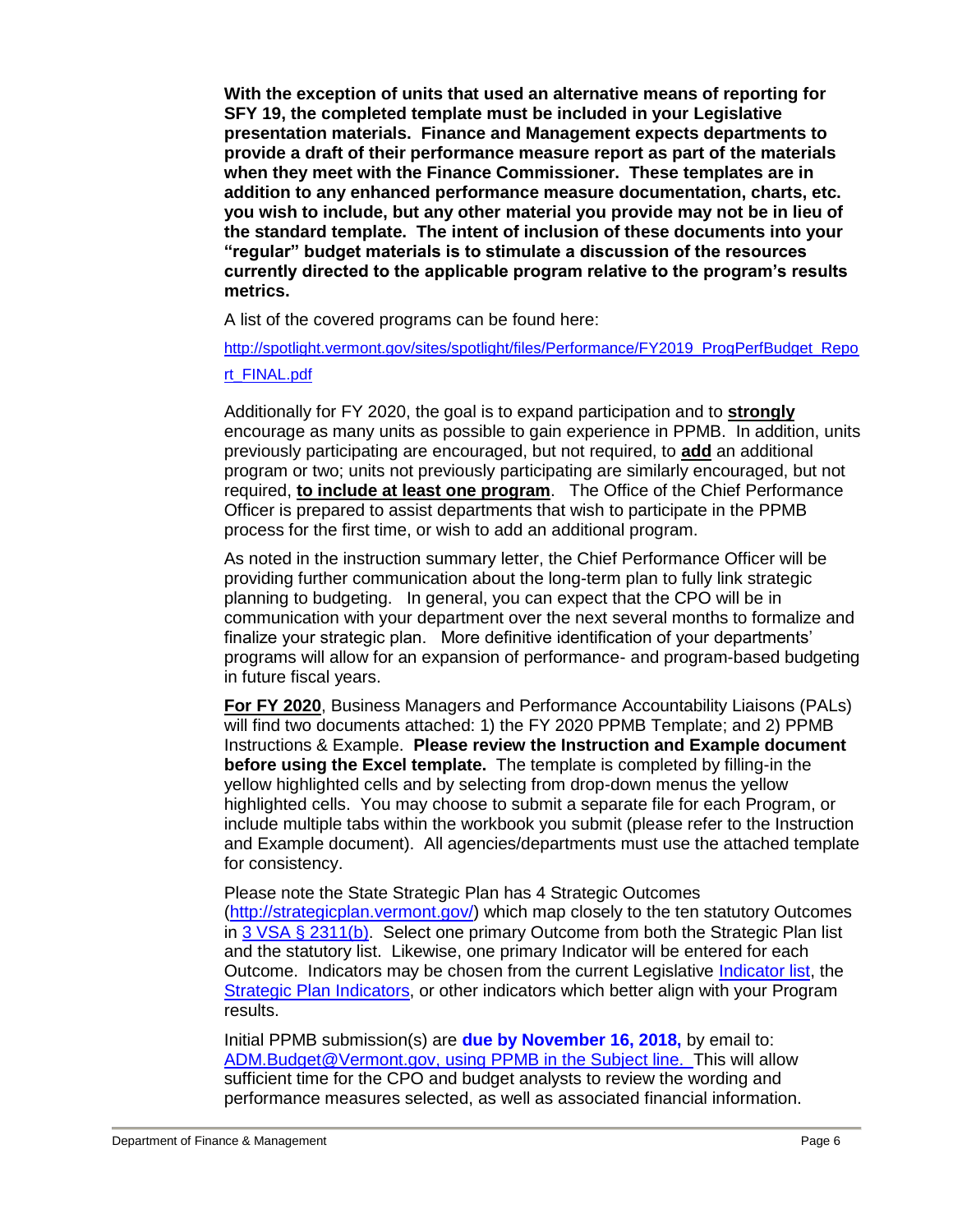If the final budget targets received from Finance & Management result in changes to the appropriations related to the PPMB submission(s), a revised PPMB submission must be must sent to [ADM.Budget@Vermont.gov](mailto:ADM.Budget@Vermont.gov) within 2 business days after receipt of the final targets. The appropriation amount for the PPMB submission(s) must agree with the final appropriation submissions in the Vantage Budget System. Departments and Agencies are expected to work collaboratively with their PALs and their Business Office staff to ensure final reconciliation of appropriation submissions.

# *4. Final Budget Submission:*

Final budget targets will be issued in mid-December. Upon receipt of a final target, please finalize Vantage entries as soon as possible, and notify the department's budget analyst when they are complete. Vantage entries must match final target exactly.

Additional materials must be submitted electronically to the Governor, through the Secretary of Administration using the mail folder [\(ADM.budget@vermont.gov\)](mailto:ADM.budget@vermont.gov).

# *5. New positions:*

At this time, we do not anticipate making any requests of the legislature to create new positions. However, while working within SFY19 "As Passed" appropriations, you may submit a request to the AoA Position Pool Committee.

# *6. Budget Development Form and Interdepartmental Transfer / Federal Receipts and Supplemental Forms:*

32 VSA §307(b) requires as part of the budget submission detailed information concerning:

- (1) The specific special funds used as receipts in the budget.
- (2) Explanations of interdepartmental transfers, including which department is the source**. If your funding is reliant on interdepartmental transfers, be sure to coordinate with the source department.** Do not assume that both departments have the same expectations. Written funding agreements are recommended.
- (3) Budgeted positions.
- (4) Changes in program funding levels and associated policy changes in the requested budget.

Vantage is configured to meet all four of these requirements; however, departments are responsible for the accuracy of their Vantage entries, and any supplementary, summary, or explanatory information, including the Budget Development Form. Documentation on Interdepartmental Transfers Receipts and Federal Receipts are generated by departments from the Vantage system**. The Interdepartmental Transfers Receipts, Federal Receipts, and Grants Out forms must be completed accurately within Vantage.**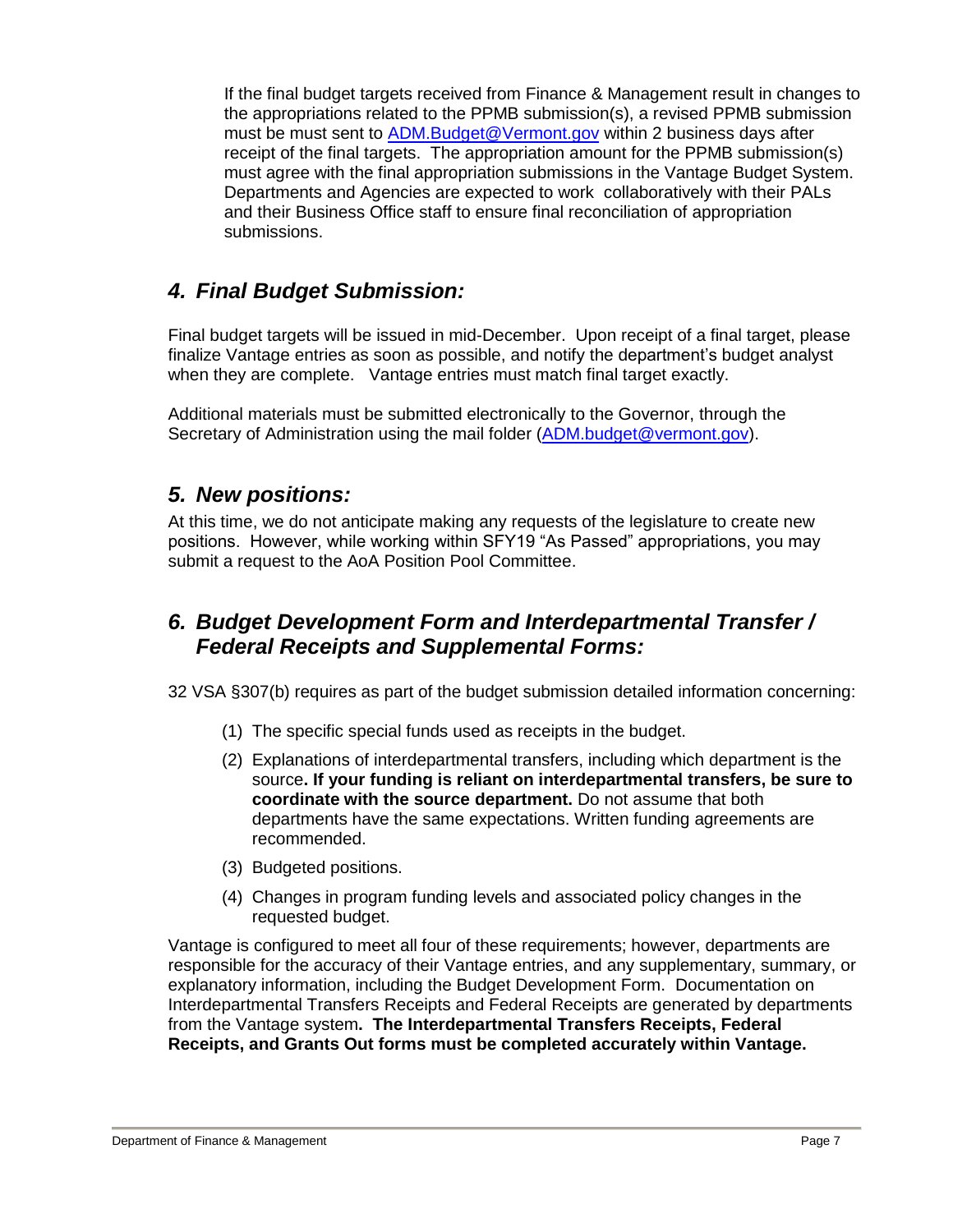A blank template "Budget Development Form" to illustrate changes from your FY 2019 appropriation to your FY 2020 request is attached as Attachment B. This is the form to be submitted as part of the exercise.

# *7. Grants, gifts, loans, things of value:*

32 VSA § 5 requires that **all new grants, gifts, loans or things of value** with a value over \$5,000 received by the State must be accepted in accordance with the statutory procedure requiring submission to the Joint Fiscal Office through the Governor. (Form AA-1 is the administrative vehicle for this submission.) **Including these items in the budget is not a substitute for this process.** However, once duly accepted, grants (on-going revenues and expenditures) should be budgeted in subsequent years.

Please note that items of \$5,000 or less may be accepted, with notice to the Secretary of Administration and the Joint Fiscal Office (see 32 VSA Sec 5(a)(3)).

# **B. FY 2019 Budget Adjustment:**

The budget adjustment process may be considered for extraordinary needs that we have not already identified, and for internal funding changes that cannot be accommodated by administrative means (i.e., appropriation transfers, excess receipts, etc.).

For development of the Governor's recommended FY 2019 Budget Adjustment bill, we will utilize the July 27, 2018 revenue forecast approved by the Emergency Board. Further adjustments to the FY 2019 Budget Adjustment proposal may be necessary based upon any revisions to the consensus revenue forecast by the Emergency Board at its January 2019 meeting.

**The first recourse in solving current-year budget issues is to redirect resources within your Agency's or Department's overall existing funding.** Please bring to our attention any significant issues that will be handled in this way, identifying the problem and a solution, and whether Budget Adjustment action (e.g., transfer of funding between appropriations) is required.

Any requests for additional General Fund spending will be subject to a very high standard of necessity. Prior to consideration of a request, the requesting department's budget will be reviewed by Budget & Management to ascertain why the budget adjustment need developed, and whether other factors exist with the department's current-year spending pattern that could mitigate the need for the request.

Notification of budget adjustment proposals should include a description of the causes of increased or decreased expenditures or receipts, the related actions already taken to contain increased spending, and the proposed remedy. A request should cite all specific sections of the FY 2019 Appropriations Act that are affected and include draft language of the changes required.

**Requests for inclusion in the Budget Adjustment must be submitted electronically to the Governor, through the Secretary of Administration using the mail folder (**[ADM.budget@vermont.gov](mailto:ADM.budget@vermont.gov)**) by October 12, 2014.** Responses must be approved by the Commissioner or the exempt head of your Agency, Department or Office. **It is critical that departments identify BAA items during their budget meetings.**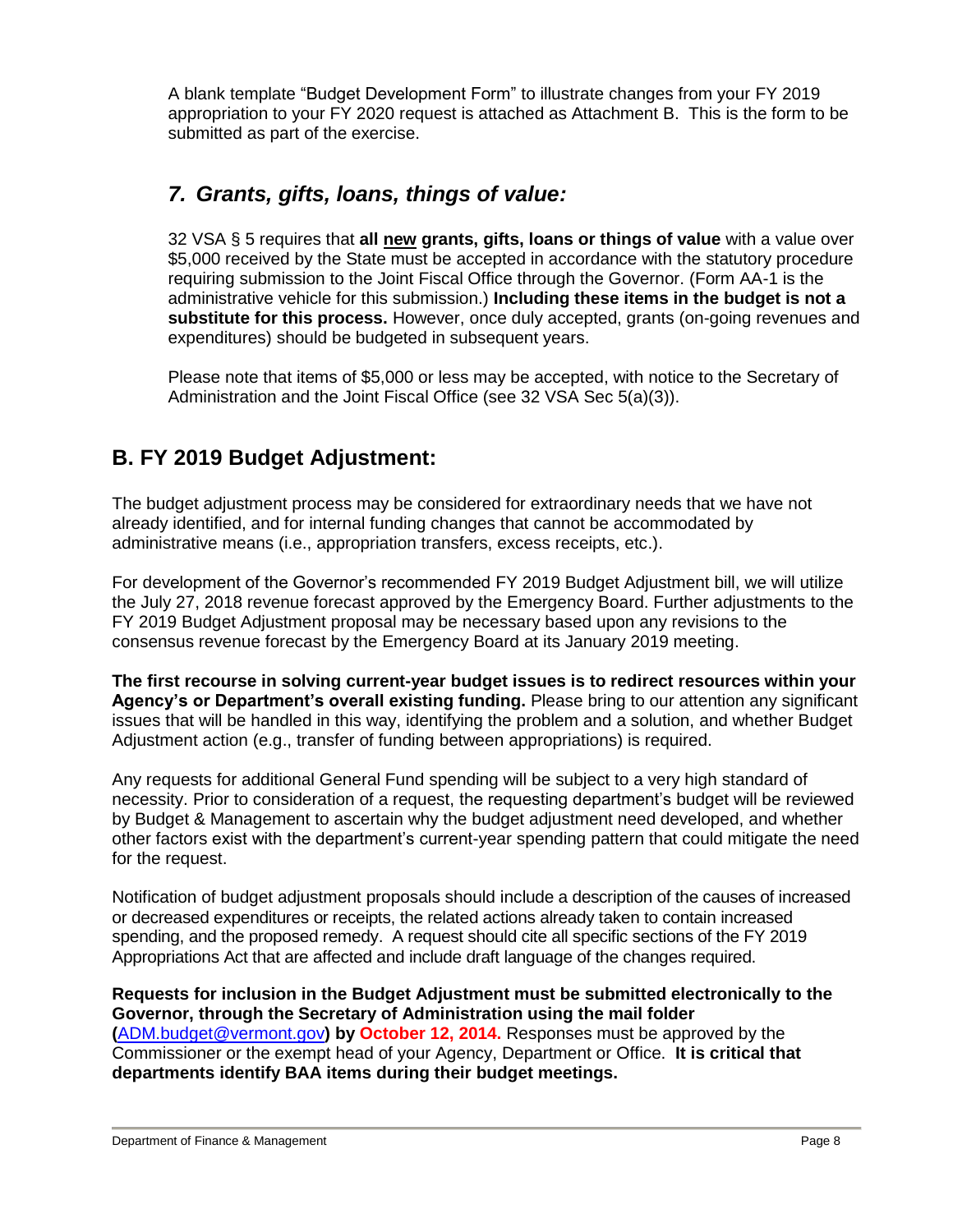As noted above, new grant receipts (e.g., federal grants) should be submitted for approval per 32 VSA § 5. **Do not include them in the Budget Adjustment as proposed changes to appropriations.**

# **C. Executive Fee Bill**

Departments may bring forward fee proposals only under the following conditions –

- Departments that are "on cycle" -- or that had fee proposals in FY 2018 or FY 2019 that were not accepted – may bring forward proposals this year:
	- $\circ$  The department must have conducted a business process review (e.g., Lean event, independent analysis, etc.) to demonstrate that the program(s) funded by the fee operate as efficiently as possible;
	- $\circ$  The department must demonstrate that the fee increase is critical to program operation and larger statewide goals, including factors such as:
		- Programmatic effect of having not increased fees over the last two fiscal cycles;
		- Implications for the program's operations in the absence of additional special funds going forward:
		- **EXEC** Integration with the Governor's strategic priorities;
		- Opportunities to leverage federal matching funds;
		- Ability to discontinue or to consolidate particular fees.

Bringing forward a proposal does not imply that it will be accepted as a Governor's recommendation.

Fee Report: All "on cycle" departments are required by statute to provide information for the fee report, regardless of whether they are proposing fee increases. Any "off cycle" departments that have fee proposals will also be expected to provide information for the Fee Report at that time. Separate instructions and a reporting template will be forthcoming.

# **D. Appropriations Bill Narrative**

Please closely review any legislative language associated with your appropriations or programs in Act 11 of the 2018 Special Session (e.g., "E" section, or elsewhere, of Act 11) and identify to us any **necessary** changes that **must** be made in order to implement your department's budget plan as part of the FY 2019 Budget Adjustment and/or the FY 2020 Appropriations Bill. The best way to communicate these changes is to return a copy of those portions of Act 11, marked up for any deletions, additions, or changes. It is your responsibility to be aware of language from other bills in prior years which may need modification.

**Please submit your marked-up narrative portions to your Budget & Management Analyst by November 30, 2018 for both Big Bill and Budget Adjustment language.**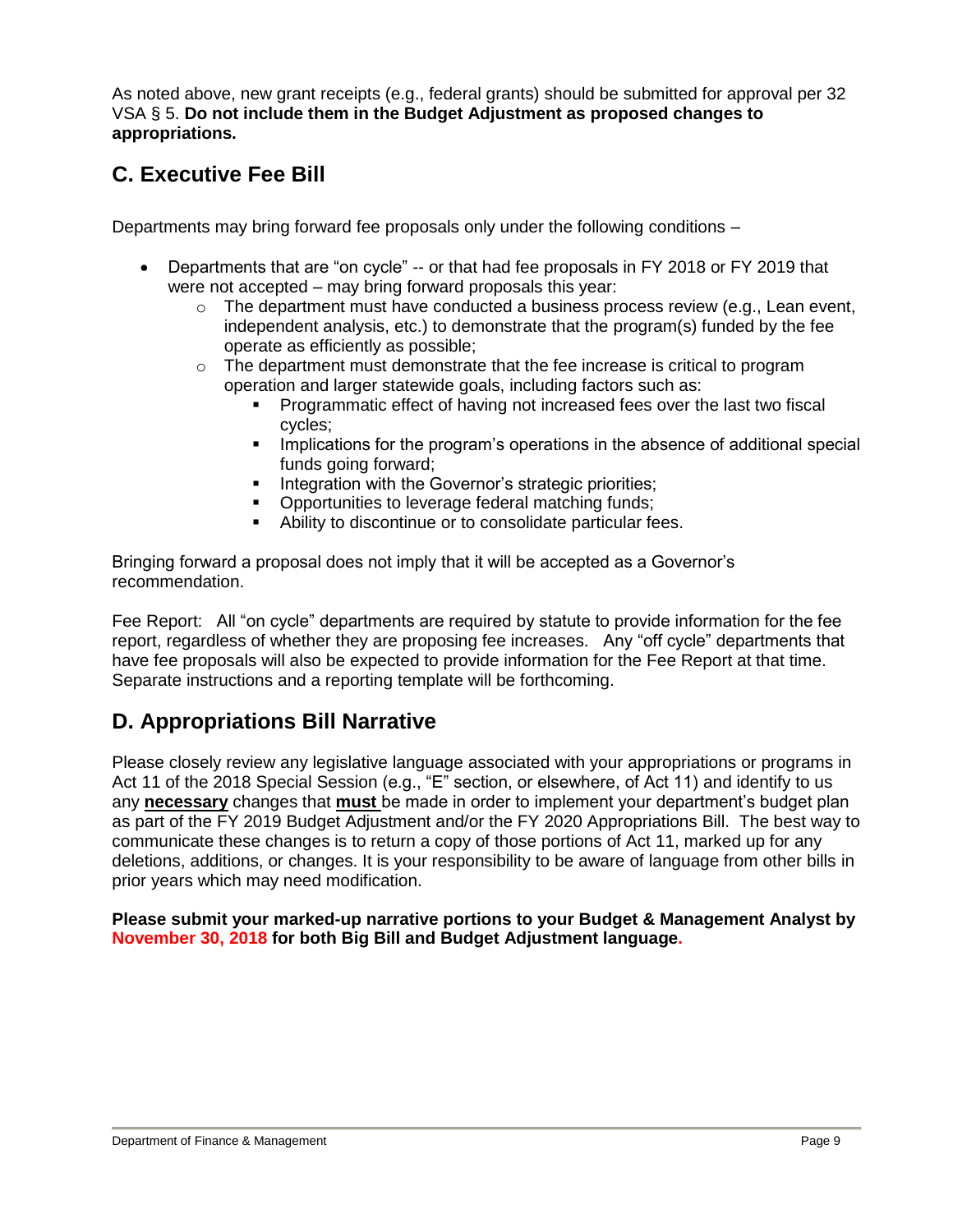# **E. FY 2020 Budget Development Timetable**

The following set of dates will help in planning tasks in the development of the FY 2020 Budget and the FY 2019 Budget Adjustment. Dates are for planning purposes only and are subject to change; you will be notified of any changes in due dates.

|                    | <b>Description</b>                                                                                 | Due Date                                  |
|--------------------|----------------------------------------------------------------------------------------------------|-------------------------------------------|
|                    | FY 2019 Budget Instructions issued                                                                 | September 20                              |
|                    | Vantage System Open for Department Entry                                                           | <b>Now</b>                                |
|                    | Initial Budget Submissions due to the Governor submitted<br>electronically to Finance & Management | October 12                                |
|                    | Meetings with Departments and Agencies                                                             | Beginning                                 |
|                    |                                                                                                    | October 15                                |
| Calendar Year 2018 |                                                                                                    | Ideally by<br>Departments'                |
|                    | Vantage Budgets and Budget Adjustment Requests submitted                                           | <b>Budget Meetings</b>                    |
|                    | and moved to Stage 2                                                                               | with Finance &                            |
|                    |                                                                                                    | Management                                |
|                    | Analysts work with agencies/departments on Budget and BAA                                          | October-                                  |
|                    | Submissions                                                                                        | November                                  |
|                    | <b>Initial PPMB Submissions</b>                                                                    | November 16                               |
|                    | Internal Service Funds finalized                                                                   | Mid-November                              |
|                    | Non-Salary Benefit Changes finalized                                                               | Mid-November                              |
|                    | Language for the Big Bill and the BAA due to Finance &<br>Management                               | November 30                               |
|                    | Final BAA Submissions entered into Vantage                                                         | December 7                                |
|                    | Final Targets issued by Finance & Management, and Budget                                           | On or around                              |
|                    | <b>Adjustment Finalized</b>                                                                        | December 14                               |
|                    | Final Budget Submissions entered in Vantage                                                        | December 19                               |
|                    | Supplemental information for Legislative requirements due to<br>Finance & Management               | December 19                               |
|                    |                                                                                                    |                                           |
|                    | Governor's Recommended Budget Adjustment Presented to<br>the Legislature                           | January 7                                 |
|                    | Executive budget book goes to print                                                                | On or prior to<br>January 14              |
|                    | Emergency Board adopts an updated revenue forecast                                                 | On or around Jan<br>15                    |
|                    | Governor's budget address and publication of the Governor's<br>budget documents                    | By January 22                             |
| Calendar Year 2019 | Budget Testimony to Finance & Management                                                           | 1 week prior to<br>scheduled<br>testimony |
|                    |                                                                                                    |                                           |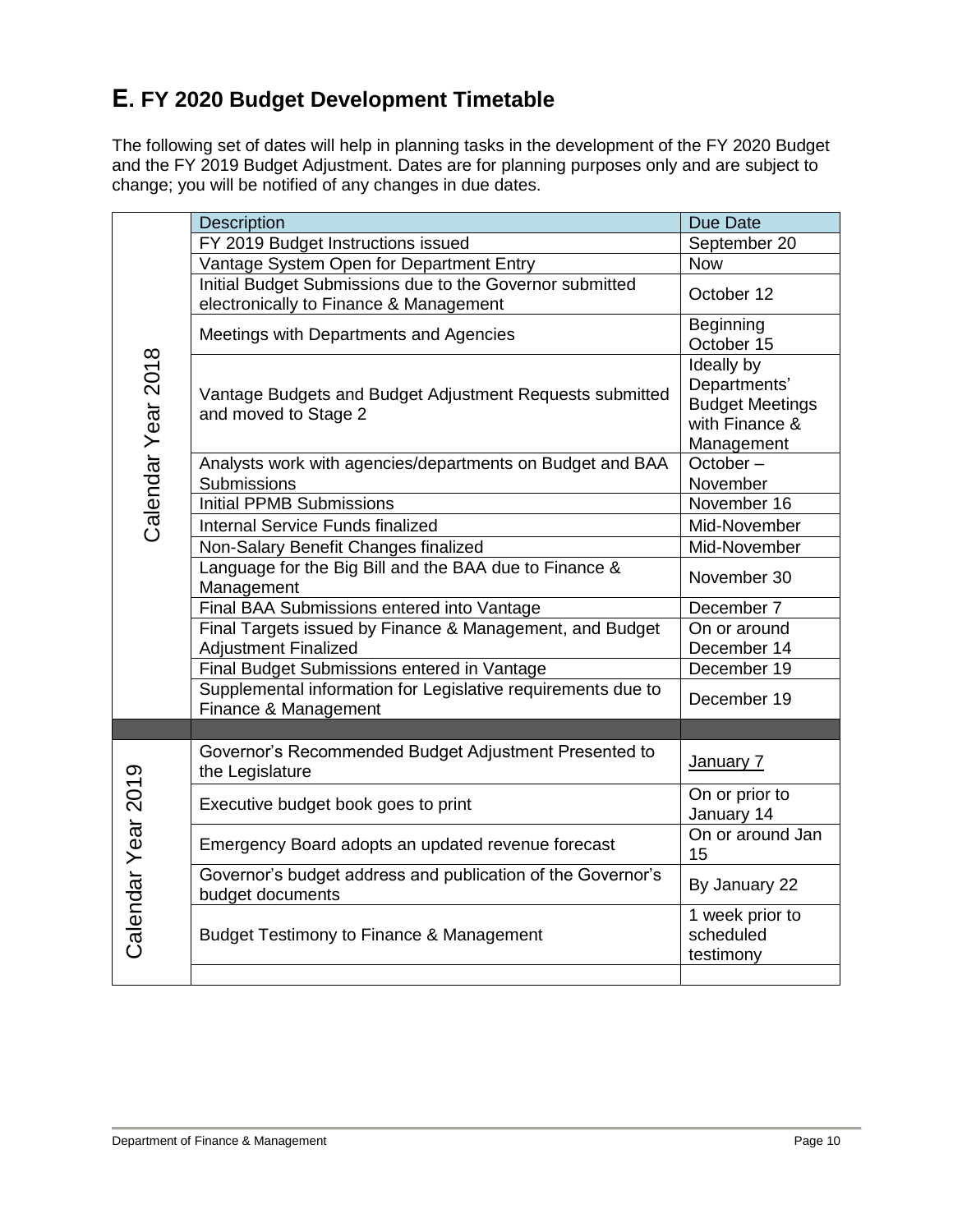#### **Attachment A**

**FY 2020 GOVERNOR'S BUDGET RECOMMENDATIONS - PROGRAM PERFORMANCE MEASURES BUDGET**

|   | <b>PROGRAM INFORMATION</b>      |                                                                                                                       |                             |        |
|---|---------------------------------|-----------------------------------------------------------------------------------------------------------------------|-----------------------------|--------|
|   | <b>AGENCY NAME:</b>             |                                                                                                                       |                             |        |
|   | <b>DEPARTMENT NAME:</b>         |                                                                                                                       |                             |        |
|   | <b>DIVISION NAME:</b>           |                                                                                                                       |                             |        |
|   | <b>PROGRAM NAME</b>             |                                                                                                                       |                             |        |
|   | <b>PROGRAM NUMBER (if used)</b> |                                                                                                                       |                             |        |
|   |                                 |                                                                                                                       |                             |        |
|   | <b>FY20 PROGRAM BUDGET</b>      |                                                                                                                       | <b>FY18 PROGRAM ACTUALS</b> |        |
| 6 | <b>PRIMARY APPROPRIATION #</b>  | <u>  Estados de la provincia de la provincia de la provincia de la provincia de la provincia de la provincia de l</u> | Fund                        | \$\$\$ |

|    | <b>PRIMARY APPROPRIATION #</b>                         |                                            | <u> De la provincia de la provincia de la provincia de la provincia de la provincia de la provincia de la provincia </u> | Fund                     | \$\$\$ | Code                                                                                                                |
|----|--------------------------------------------------------|--------------------------------------------|--------------------------------------------------------------------------------------------------------------------------|--------------------------|--------|---------------------------------------------------------------------------------------------------------------------|
|    | FY 2020 Appropriation \$\$\$                           |                                            | 15                                                                                                                       | <b>GF</b>                |        | 10000                                                                                                               |
| 8  | Portion (\$\$\$) of Appropriation Dedicated to Program |                                            | 16                                                                                                                       | <b>TF</b>                |        | 20105                                                                                                               |
|    |                                                        | <b>SECONDARY</b><br><b>APPROPRIATION #</b> | 17                                                                                                                       | EF                       |        | 20205                                                                                                               |
| я  | Program Budget Amounts from other appropriation:       |                                            | 18                                                                                                                       | <b>SF</b>                |        |                                                                                                                     |
| 10 | Program Budget Amounts from other appropriation:       |                                            | 19                                                                                                                       | <b>FF</b>                |        | 22005                                                                                                               |
| 11 | Program Budget Amounts from other appropriation:       |                                            | 20                                                                                                                       | <b>GC</b>                |        | 20405                                                                                                               |
| 12 | Program Budget Amounts from other appropriation:       |                                            | 21                                                                                                                       | <b>OTHER</b>             |        |                                                                                                                     |
| 13 | Program Budget Amounts from other appropriation:       |                                            | 22                                                                                                                       | <b>TOTAL ACTUAL FY18</b> | \$0.00 | <u> Allian and and a strong and a strong and a strong and a strong and a strong and a strong and a strong and a</u> |
| 14 | <b>TOTAL PROGRAM BUDGET FY 2020</b>                    | \$0.00                                     |                                                                                                                          |                          |        |                                                                                                                     |

#### **PROGRAM PERFORMANCE**

|    | <b>FROGRAM FERFORMANGE</b>                                               |                       |    |                                                                         |                       |
|----|--------------------------------------------------------------------------|-----------------------|----|-------------------------------------------------------------------------|-----------------------|
| 23 | <b>POPULATION-LEVEL OUTCOME:</b><br>(3 VSA § 2311 (c)                    | select from drop down | 24 | <b>STRATEGIC</b><br><b>OUTCOME:</b><br><b>State Strategic Plan</b>      | select from drop down |
|    |                                                                          |                       |    |                                                                         |                       |
| 25 | <b>POPULATION-LEVEL INDICATOR:</b><br>(3 VSA 2311 (c) from 2014 Act 186) |                       | 26 | <b>BREAKTHROUGH</b><br><b>INDICATOR:</b><br><b>State Strategic Plan</b> |                       |

**An Indicator is:** A measurable condition of well-being for children, adults, families, communities. Examples: violent crime rate; median house price; unemployment rate; % of electric<br>generation form renewable sources; % r

|    | <b>Performance Measure</b> | <b>Unit of Measure</b> | Type                  | 2015<br>Value | 2016<br>Value | 2017<br>Value | 2018<br>Value | 2019<br>Projection | 2020<br>Forecast |
|----|----------------------------|------------------------|-----------------------|---------------|---------------|---------------|---------------|--------------------|------------------|
| 27 |                            |                        | select from drop down |               |               |               |               |                    |                  |
| 28 |                            |                        | select from drop down |               |               |               |               |                    |                  |
| 29 |                            |                        | select from drop down |               |               |               |               |                    |                  |
| 30 |                            |                        | select from drop down |               |               |               |               |                    |                  |
| 31 |                            |                        | select from drop down |               |               |               |               |                    |                  |

**NARRATIVE/COMMENTS/STORY: Describe the program. Who/what does it serve? Are there any data limitations or caveats? Explain trend or recent changes. Speak to new initiatives expected to have future impact.** 

| 32          |                                                                                                                                                                                          |  |
|-------------|------------------------------------------------------------------------------------------------------------------------------------------------------------------------------------------|--|
| <b>ITEM</b> | INSTRUCTIONS, EXAMPLES AND REFERENCES - BY ITEM NUMBER                                                                                                                                   |  |
|             | <b>GENERAL INSTRUCTIONS</b>                                                                                                                                                              |  |
|             | Although not shown in this example, the template includes two buttons in column M which run macros to 1) add new sheets for additional programs and 2) rename the current sheet based on |  |
|             | the program name provided in cell C7. Please use these buttons to maintain consistency in submittal.                                                                                     |  |
|             | <b>BASIC PROGRAM INFORMATION:</b>                                                                                                                                                        |  |

**1 Enter name of Agency. 2 Enter name of Department.**

**3 Enter name of Division, if necessary. 4 Enter name of Program.**

**5 Enter Program number used in VISION (if used). BUDGET \$ AND ACTUAL \$ INFORMATION:**

**6 GOVERNOR'S RECEOMMEND BUDGET: Enter primary Appropriation DeptId which code includes the majority of budget/costs for the Program (10 digits).<br><b>7 GOVERNOR'S RECEOMMEND BUDGET:** Enter current year Governor's Recommen

7 GOVERNOR'S RECEOMMEND BUDGET: Enter current year Governor's Recommend total appropriation dollars (all funds) for DeptId in item #6.<br>8 GOVERNOR'S RECEOMMEND BUDGET: Enter the amount included in Item #7 for budget/costs r

**9-13 15-21** GOVERNOR'S RECEOMMEND BUDGET: Enter the current year Governor's Recommend dollars from other secondary Appropriation DeptId for budget/costs related to the Program;<br>may include salaries & benefits, administrative costs, in **overall total must be reasonable. OUTCOMES, INDICATORS AND PROGRAMMATIC PERFORMANCE MEASURES:**

**23 Using the Drop-Down menu, select the Population-Level Outcome to which this Program most closely aligns (a.k.a. Act 186 Outcomes and Indicator list):**

**24 25** <u>http://spotlight.vermont.gov/sites/spotlight/files/Performance/Outcomes\_Indicators\_FINAL\_for\_2018%38\_033018.pdf<br>Using the Drop-Down menu, select the Strategic Outcome to which this Program most closely aligns (a.k.a. Stra</u> **Enter the Population-Level Indicator which this Program most closely informs (a.k.a. Act 186 Outcomes and Indicator list). If no Indicator is appropriate, enter another Indicator or leave** 

**26** 27-31 |Enter 3 to 5 individual Program Performance Measures (PM) for each Program, including: Performance Measure Name; Unit of Measure; PM Type (drop down); PM data by year.<br>| NARRATIVE/COMMENTS/STORY: Describe the progra //spotlight.vermont.gov/sites/spotlight/files/Performance/Outcomes\_Indicators\_FINAL\_for\_2018%3B\_033018.pdf Enter the Strategic Plan Indicator which this Program most closely informs (a.k.a. Strategic Plan Dashboards). If no Indicator is **http://strategic**hearts.com

**32 initiatives expected to have future impact.**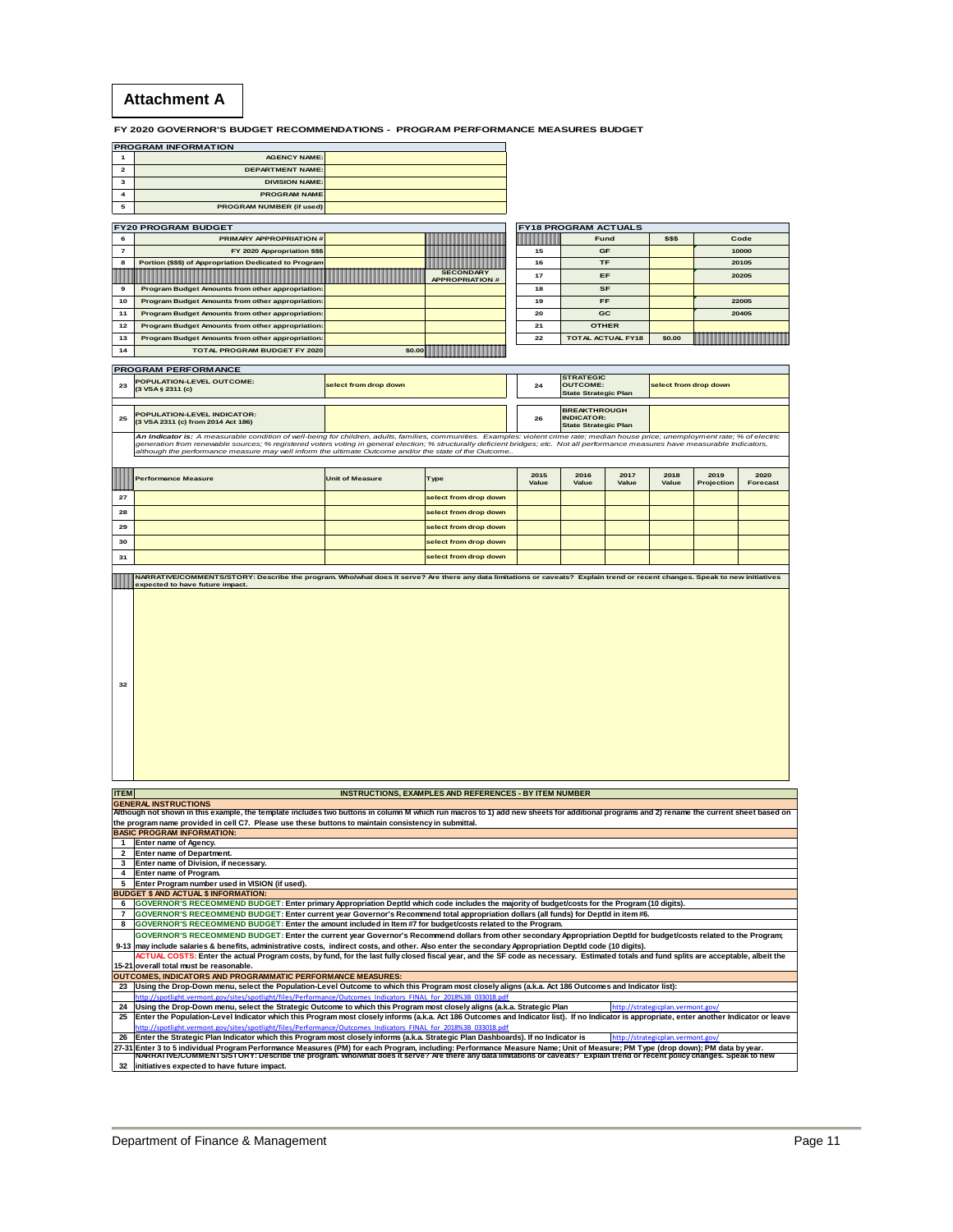#### **FY 2020 GOVERNOR'S BUDGET RECOMMENDATIONS - PROGRAM PERFORMANCE MEASURES BUDGET**

|                | <b>PROGRAM INFORMATION</b>      |  |
|----------------|---------------------------------|--|
| 4              | <b>AGENCY NAME:</b>             |  |
| $\overline{2}$ | <b>DEPARTMENT NAME:</b>         |  |
| 3              | <b>DIVISION NAME:</b>           |  |
| 4              | <b>PROGRAM NAME</b>             |  |
| 5              | <b>PROGRAM NUMBER (if used)</b> |  |

| <b>FY20 PROGRAM BUDGET</b> |                                                         |        |                                           | <b>FY18 PROGRAM ACTUALS</b>    |                          |        |       |
|----------------------------|---------------------------------------------------------|--------|-------------------------------------------|--------------------------------|--------------------------|--------|-------|
| 6                          | <b>PRIMARY APPROPRIATION #I</b>                         |        |                                           | ,,,,,,,,,,,,,,,,,,,,,,,,,,,,,, | <b>Fund</b>              | \$\$\$ | Code  |
|                            | FY 2020 Appropriation \$\$\$                            |        |                                           | 15                             | GF                       |        | 10000 |
| 8                          | Portion (\$\$\$) of Appropriation Dedicated to Program  |        |                                           | 16                             | <b>TF</b>                |        | 20105 |
|                            |                                                         |        | <b>SECONDARY</b><br><b>APPROPRIATION#</b> | 17                             | EF                       |        | 20205 |
| 9                          | <b>Program Budget Amounts from other appropriation:</b> |        |                                           | 18                             | <b>SF</b>                |        |       |
| 10                         | Program Budget Amounts from other appropriation:        |        |                                           | 19                             | FF                       |        | 22005 |
| 11                         | Program Budget Amounts from other appropriation:        |        |                                           | 20                             | GC                       |        | 20405 |
| 12                         | Program Budget Amounts from other appropriation:        |        |                                           | 21                             | <b>OTHER</b>             |        |       |
| 13                         | Program Budget Amounts from other appropriation:        |        |                                           | 22                             | <b>TOTAL ACTUAL FY18</b> | \$0.00 |       |
| 14                         | <b>TOTAL PROGRAM BUDGET FY 2020</b>                     | \$0.00 |                                           |                                |                          |        |       |

#### **PROGRAM PERFORMANCE**

|  | <b>PRUGRAM PERFURMANGE</b>                                                                                                                                                                                                     |                       |    |                                                                         |                       |
|--|--------------------------------------------------------------------------------------------------------------------------------------------------------------------------------------------------------------------------------|-----------------------|----|-------------------------------------------------------------------------|-----------------------|
|  | <b>POPULATION-LEVEL OUTCOME:</b><br>$(3 \text{ VSA } 6 \text{ 2311 } (c))$                                                                                                                                                     | select from drop down | 24 | <b>STRATEGIC</b><br><b>OUTCOME:</b><br><b>State Strategic Plan</b>      | select from drop down |
|  |                                                                                                                                                                                                                                |                       |    |                                                                         |                       |
|  | <b>POPULATION-LEVEL INDICATOR:</b><br>(3 VSA 2311 (c) from 2014 Act 186)                                                                                                                                                       |                       | 26 | <b>BREAKTHROUGH</b><br><b>INDICATOR:</b><br><b>State Strategic Plan</b> |                       |
|  | As belongs to Associated the Protection Contribution of the Control South Constitution of the second second control of the construction of the Constitution of the Constitution of the Constitution of the Constitution of the |                       |    |                                                                         |                       |

*An Indicator is: A measurable condition of well-being for children, adults, families, communities. Examples: violent crime rate; median house price; unemployment rate; % of*  electric generation from renewable sources; % registered voters voting in general election; % structurally deficient bridges; etc. Not all performance measures have measurable<br>Indicators, although the performance measure m

|    | <b>Experience Measure</b><br><b>Performance Measure</b> | <b>Unit of Measure</b> | <b>Type</b>           | 2015<br>Value | 2016<br>Value | 2017<br>Value | 2018<br>Value | 2019<br><b>Projection</b> | 2020<br>Forecast |
|----|---------------------------------------------------------|------------------------|-----------------------|---------------|---------------|---------------|---------------|---------------------------|------------------|
| 27 |                                                         |                        | select from drop down |               |               |               |               |                           |                  |
| 28 |                                                         |                        | select from drop down |               |               |               |               |                           |                  |
| 29 |                                                         |                        | select from drop down |               |               |               |               |                           |                  |
| 30 |                                                         |                        | select from drop down |               |               |               |               |                           |                  |
| 31 |                                                         |                        | select from drop down |               |               |               |               |                           |                  |

**NARRATIVE/COMMENTS/STORY: Describe the program. Who/what does it serve? Are there any data limitations or caveats? Explain trend or recent changes. Speak to new initiatives expected to have future impact.** 

**32**